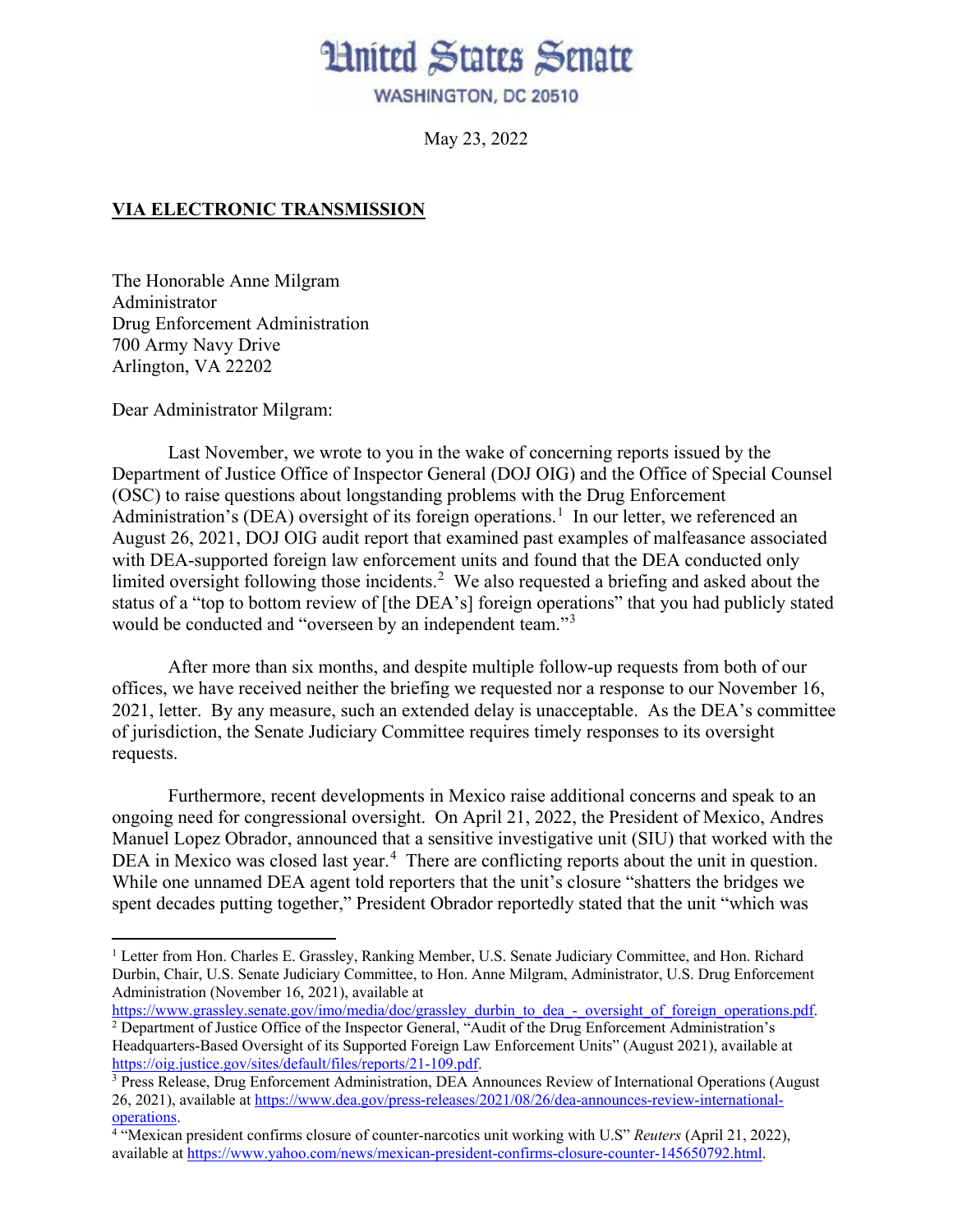supposedly a high-level strategic group, was infiltrated (by criminals)."<sup>[5](#page-1-0)</sup> According to reports, the former chief of the unit, Ivan Reyes Arzate, previously pleaded guilty in U.S. court in association with what the DOJ has called a drug trafficking conspiracy.<sup>[6](#page-1-1)</sup> Also, a "former highlevel DEA official" reportedly characterized the unit as "a mess," adding that "[v]ehicles couldn't be located, radios couldn't be located" and that "[g]uys weren't showing up to work. Nobody knew what the hell they were doing."<sup>[7](#page-1-2)</sup> Multiple sources also reportedly "described the SIU as deeply dysfunctional and constantly leaking to the cartels."[8](#page-1-3)

 According to reports earlier this month, the DEA has also removed an aircraft from Mexico which had been used in association with missions aimed at combatting drug cartels.<sup>[9](#page-1-4)</sup> The DEA reportedly moved the plane after the Mexican Attorney General's Office asked the DEA to remove it from its parking space at the Toluca airport near Mexico City.<sup>10</sup> A former DEA agent who served in Mexico reportedly stated that the plane was "invaluable" to missions and that "[i]t's very important to the DEA's ability to function and be effective in Mexico."[11](#page-1-6) Another security source reportedly stated that the removal of the plane would "bring things to a halt" since it is too dangerous to drive through parts of Mexico.<sup>12</sup>

If accurate, these reports raise additional concerns about the status of DEA operations in Mexico and the DEA's working relationship with foreign law enforcement units. Accordingly, without any further delay, we ask that you provide detailed answers to the questions we asked in our November 16, 2021, letter and contact our staff to schedule the briefing we requested. In addition, we ask that you respond to the following no later than June 6, 2022.

- 1. Did the DEA close one of its SIUs in Mexico in 2021 at the request of the Mexican government? If so, please provide the exact dates that the unit in question was in operation and describe the circumstances that led to its closure.
- 2. Please provide the number of misconduct allegations, broken out by offense category and including any allegations of waste, fraud, abuse, mismanagement, and/or corruption—received by the DEA associated with the aforementioned unit from the date that it was opened until the date that it was closed.

<span id="page-1-1"></span><sup>6</sup> "Mexican president confirms closure of counter-narcotics unit working with U.S." *Reuters* (April 21, 2022), available at [https://www.yahoo.com/news/mexican-president-confirms-closure-counter-145650792.html;](https://www.yahoo.com/news/mexican-president-confirms-closure-counter-145650792.html) Press Release, *Former Mexican Federal Police Commander Sentenced to 10 Years' Imprisonment for Drug Trafficking Conspiracy* (February 9, 2022), available at [https://www.justice.gov/usao-edny/pr/former-mexican-federal-police](https://www.justice.gov/usao-edny/pr/former-mexican-federal-police-commander-sentenced-10-years-imprisonment-drug)[commander-sentenced-10-years-imprisonment-drug.](https://www.justice.gov/usao-edny/pr/former-mexican-federal-police-commander-sentenced-10-years-imprisonment-drug) 7 Keegan Hamilton, "The DEA's Elite Police Unit in Mexico Was Actually Dirty as Hell" *Vice World News* (April

 $\overline{a}$ 

<span id="page-1-0"></span><sup>5</sup> *Id.*; Drazen Jorgic, "Exclusive: Mexico shuts elite investigations unit in blow to U.S. drugs cooperation" *Reuters*  (April 19, 2022), available a[t https://www.reuters.com/world/americas/exclusive-mexico-shuts-elite-investigations](https://www.reuters.com/world/americas/exclusive-mexico-shuts-elite-investigations-unit-blow-us-drugs-cooperation-2022-04-19/)[unit-blow-us-drugs-cooperation-2022-04-19/.](https://www.reuters.com/world/americas/exclusive-mexico-shuts-elite-investigations-unit-blow-us-drugs-cooperation-2022-04-19/) 6

<span id="page-1-2"></span><sup>26, 2022),</sup> available a[t https://www.vice.com/en/article/y3v737/dea-mexico-elite-police-unit-corrupt.](https://www.vice.com/en/article/y3v737/dea-mexico-elite-police-unit-corrupt) 8 *Id.*

<span id="page-1-4"></span><span id="page-1-3"></span><sup>9</sup> Drazen Jorgic, "Exclusive-U.S. anti-drugs agency pulls plane from Mexico in fresh cooperation blow" *Reuters*  (May 11, 2022), available at [https://www.yahoo.com/news/exclusive-u-anti-drugs-agency-135334513.html.](https://www.yahoo.com/news/exclusive-u-anti-drugs-agency-135334513.html) 10 *Id.*

<span id="page-1-5"></span>

<span id="page-1-7"></span><span id="page-1-6"></span><sup>11</sup> *Id.* <sup>12</sup> *Id.*